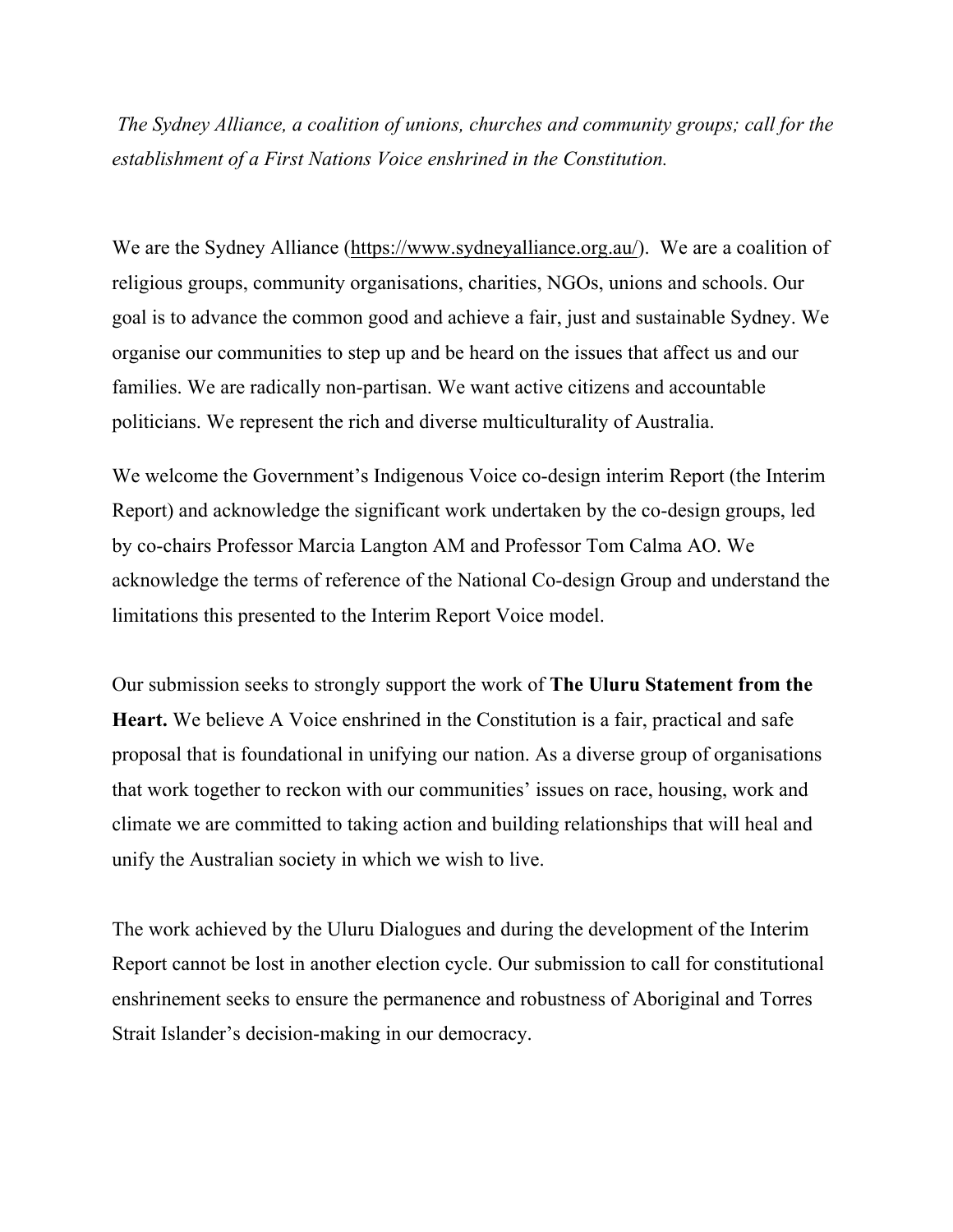The Sydney Alliance acknowledges that Aboriginal and Torres Strait Islander tribes were possessed under Aboriginal laws and customs. We recognise the history and connection of Aboriginal and Torres Strait Islander people to this country. We acknowledge that for Parliament and must be enshrined in the Australian Constitution. the first sovereign Nations of the Australian continent and its adjacent islands, and real change to happen, this must now be enabled through an Indigenous Voice to

 The Sydney Alliance partners have always been committed to practical and real change limit of the work. Alliance partners will continue to be in solidarity with the everyday fights for treaty and standing up against deaths in custody. Our support for constitutional change and the Uluru Statement from the Heart is to further support these struggles and assert the self-determination and governance of First Nations over their own communities to influence decisions on issues that affect them most. for First Nations peoples, we see constitutional change as a significant part, but not the

 This is why our submission supports the three main claims of *From the Heart*  (https://fromtheheart.com.au/);

- 1. The government must honour its election commitment to **a referendum** once the model for the Voice has been settled;
- 2. Enabling legislation for the Voice must be passed after a referendum has been held in the next term of Parliament; and
- 3. The membership model for the National Voice must ensure previously unheard Aboriginal and Torres Strait Islander people have the same chance of being selected as established leadership figures.

 We are committed to walking together with First Nations People and our relationships are strengthened by taking action together, to organise for the common good

In good faith,

The Sydney Alliance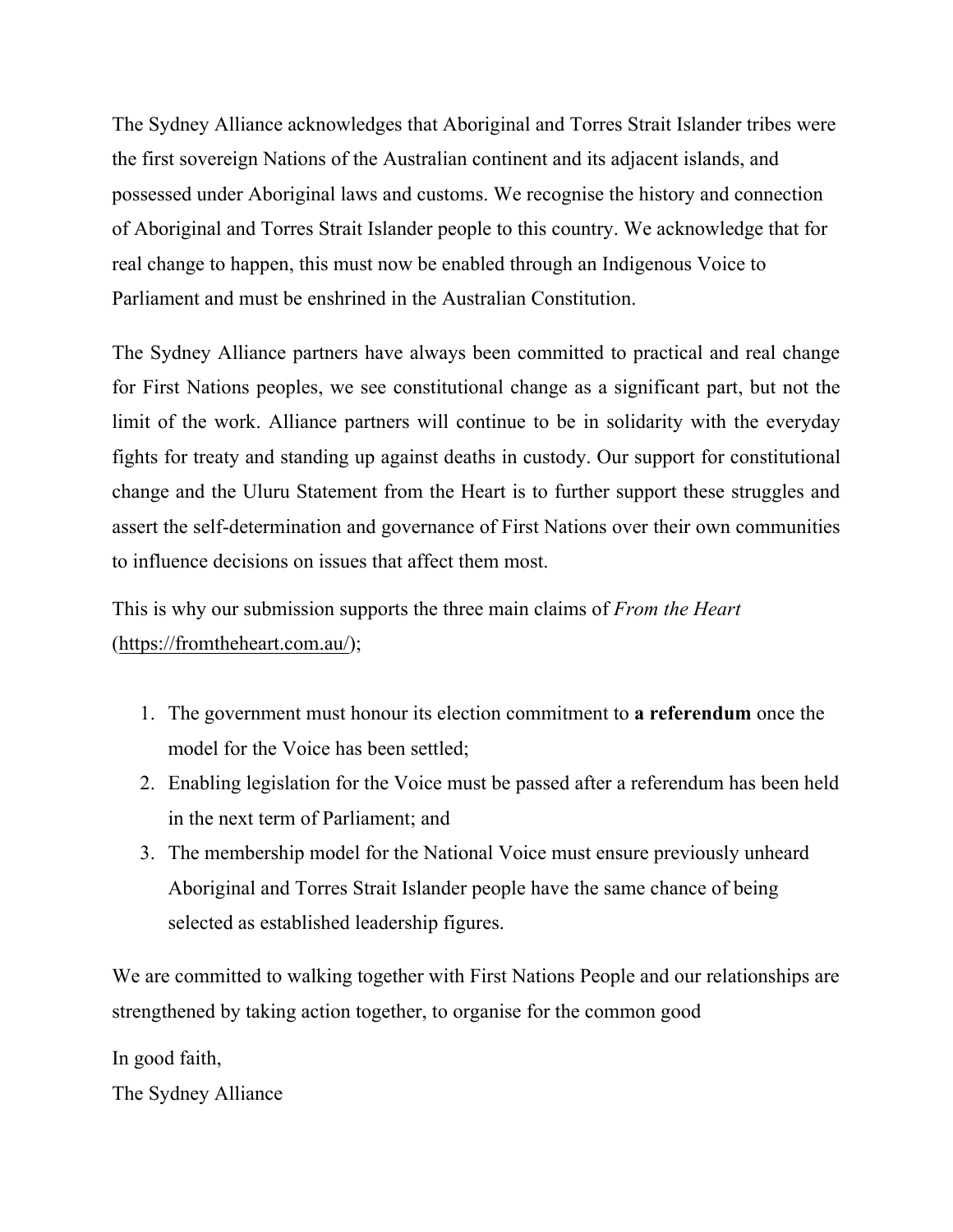List Organisations signed on;







Jesuit Refugee Service Australia Blue Mountains Refugee Support



Group Inc



Catholic Diocese of Parramatta Churches Housing Inc. Engadine Connect Church







Sydney Alliance **Older Women's Network NSW** Multicultural Youth Affairs





Network NSW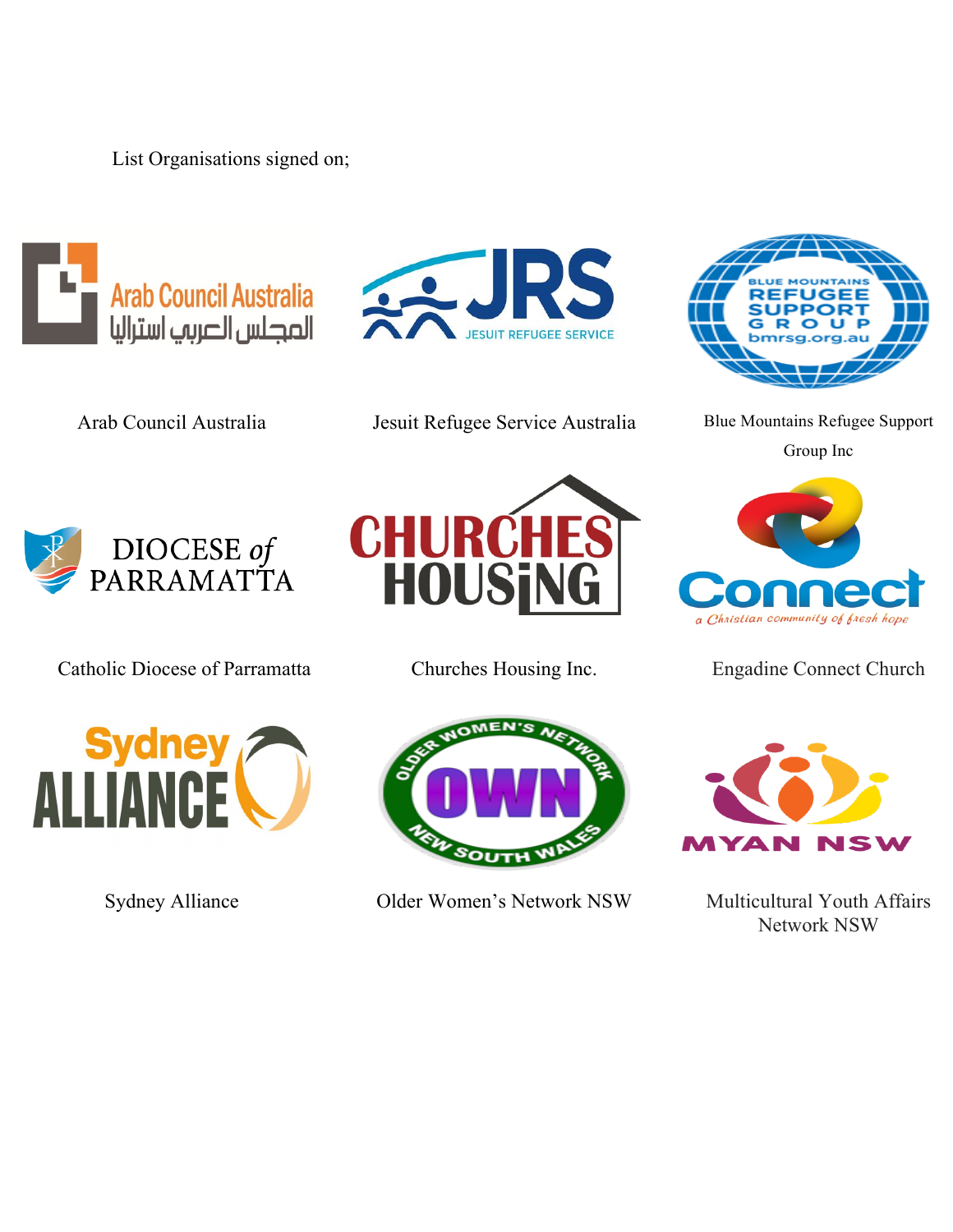

Nature Conversation Council of NSW Parramatta Climate Action Network Sydney Community Forum









settlementservices international

**Shelter NSW** 

Sisters of St Joseph

Settlement Services International



UCA Parramatta Nepean Presbytery Uniting Church Synod of NSW  $\&$  United Workers Union





ACT





World Wildlife Fund





Uniting World Wildlife Fund Australian Conservation Foundation